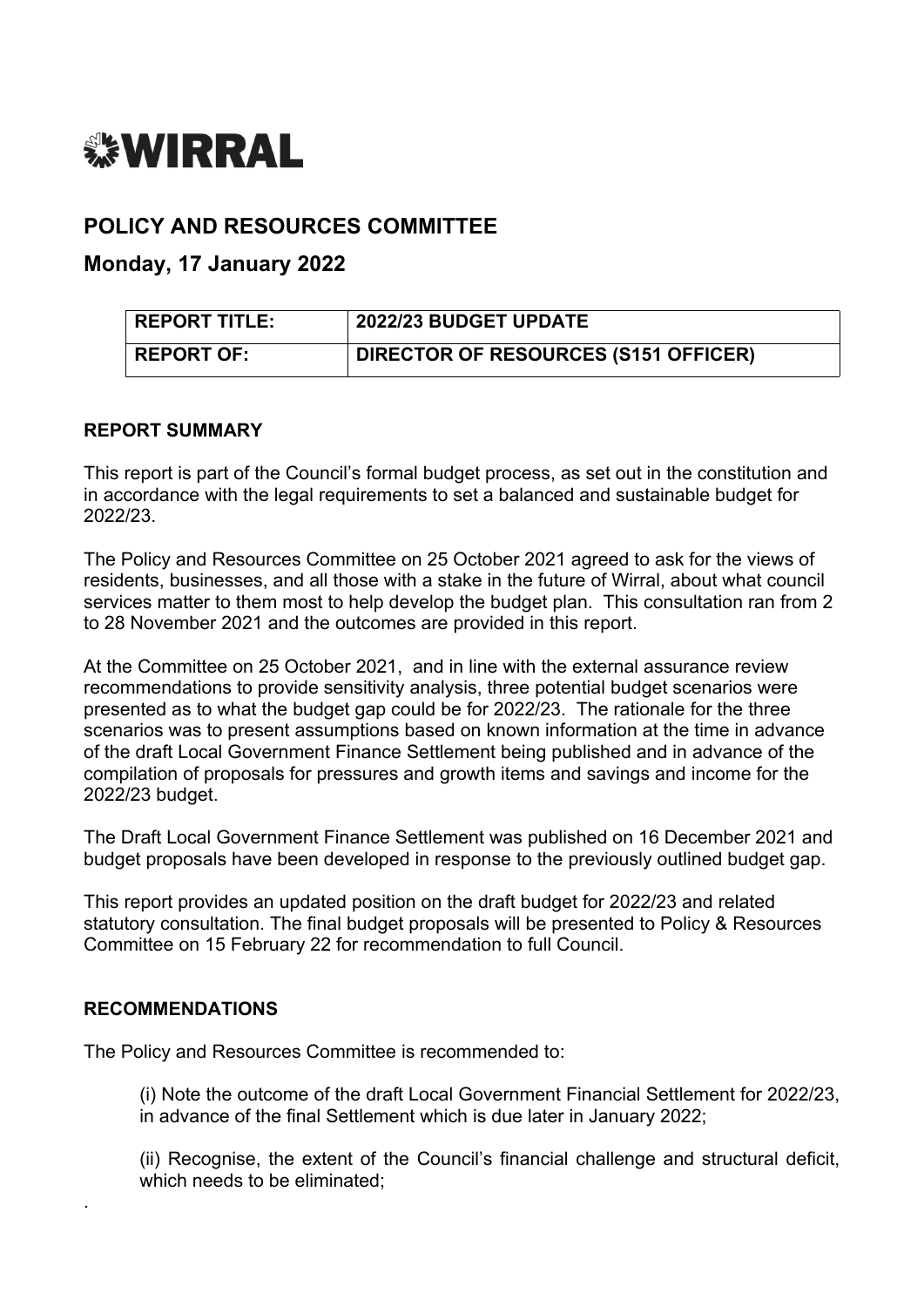(iii) Note the savings and income proposals that could address the 2022/23 budget gap;

(iv) Note the outcome of the November 2021 consultation;

(v) Consult on the draft budget for 2022-23, under section 65 of the Local Government Finance Act 1992.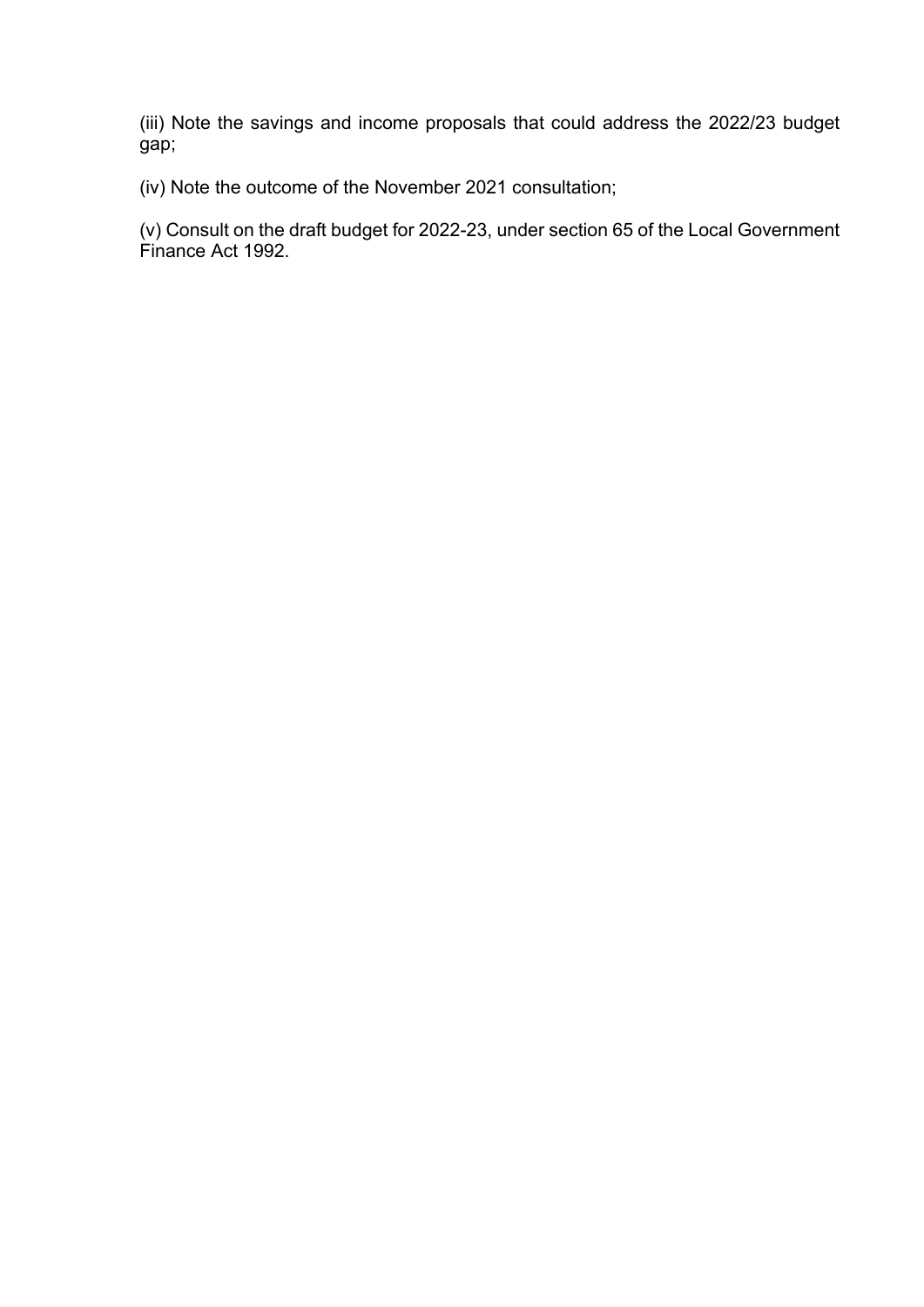# **SUPPORTING INFORMATION**

# **1.0 REASONS FOR RECOMMENDATIONS**

- 1.1 The scale of the financial challenge that the Council faces cannot be overstated. The Council has a structural deficit and this has been recognised in a request to DLUHC for the application of a capitalisation directive. The short-term support afforded by government in the form of a capitalisation directive does not extend beyond 2021/22, emphasising the need for focus and agility in balancing the Council's financial position.
- 1.2 The offer for capitalisation for the current financial year was subject to an external assurance review. The review focussed on the Council's financial position and on its ability, including the strength of its governance arrangements, to deliver its plans for medium-term sustainability. This process reinforces the requirement for an in-depth review of functions to enable considered and robust proposals to be made to Council in February 2022 for the 2022/23 budget.
- 1.3 Implementing proposals will require difficult decisions to ensure that a balanced budget can be presented. Regular Member engagement on the process is essential for effective budget formulation.
- 1.4 One component of the external assurance review recommendations set out the need to develop a financial recovery plan. Policy & Resources Committee approved the Council's Medium-Term Financial Strategy (MTFS) at its meeting of 1 December 2021, which confirmed key principles the Council would follow in respect of its financial planning. The MTFS provides a robust, consistent, and sustainable approach to establishing and maintaining a stable and prudent financial basis on which the Council's services are to be delivered.
- 1.5 In order to fulfil the aims of the MTFS, it is imperative that proposals for budget options are evidence based and achievable. In order to ensure that this is the case, rigorous review has been undertaken through:
	- Directorate Management Teams (DMT)
	- Senior Leadership Team (SLT)
	- internal finance assurance review
	- external review via the engagement of the Chartered Institute of Public Finance and Accountancy (CIPFA) and
	- Council Committees
- 1.6 This process of review and challenge is ongoing, to ensure that final proposals made to Policy & Resources Committee in February, for budget recommendation, are fully scrutinised and fit and proper in terms of readiness for decision-making. Contained within this report are all current proposals for consideration prior to the need to make decisions on how the budget for 2022/23 should be formulated.
- 1.7 Setting out potential budget proposals in this report ensures statutory consultation can be carried out in advance of setting the 2022/23 annual budget.
- 1.8 The information in this report also provides the opportunity for the Policy and Services Committees at their meetings in January 2022 to provide feedback on the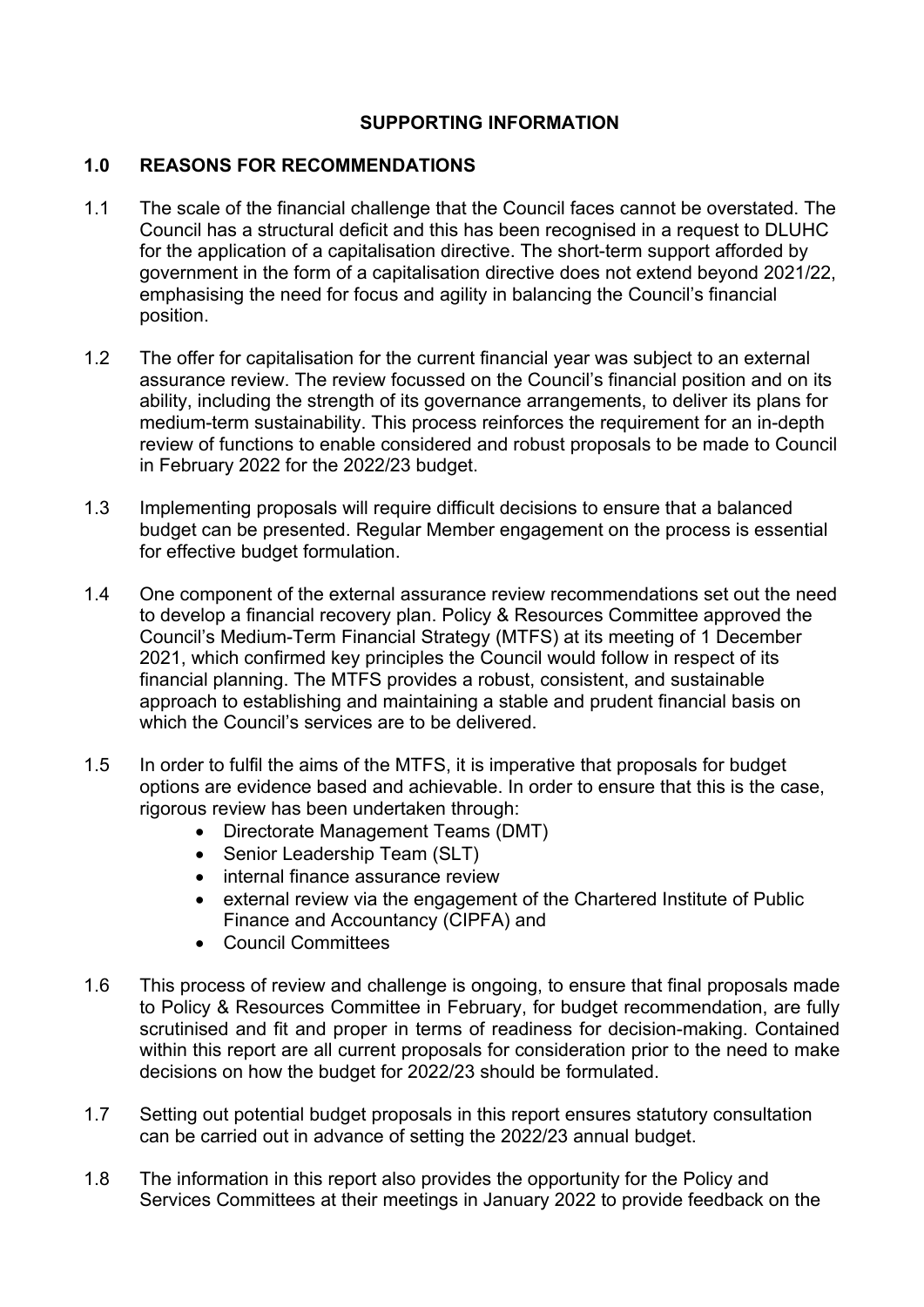budget proposals for the Policy and Resources Committee to take into consideration in recommending a legal budget to Full Council at its meeting of 28 February 2022.

- 1.9 As part of the budget setting process, the Policy and Resources Committee is able to take into consideration the outcome of the November 2021 consultation with residents, businesses, and all those with a stake in the future of Wirral, about what council services matter to them most to help develop the budget plan.
- 1.10 This report ensures that the Policy and Resources Committee is provided with timely information on the latest budget position and the matters that affect the budget gap inclusive of outline proposals to address it.

# **2.0 OTHER OPTIONS CONSIDERED**

2.1 The setting of a legal budget is a statutory requirement and therefore no other options have been considered.

# **3.0 BACKGROUND INFORMATION**

- 3.1 At the Policy and Resources Committee on 25 October three scenarios were presented as the potential budget gap for 2022/23. Members will be aware that the budget gap is an ever-moving target due to a number of factors:
	- Ongoing Government announcements of funding, including specifically at this time of year, the Chancellor's Autumn Statement
	- The continued scrutiny of growth and pressures to ensure values are evidenced based with no optimism bias
	- Addition of new pressures that continue to materialise as further local and national evidence comes to light
	- The continued further development of budget proposals
- 3.2 As a result, the budget scenarios presented in October have changed and with the publication of the draft Local Government Financial Settlement on 16 December 2021, the three scenarios have been consolidated into one, more robust, position. This position however is subject to further change ahead of formal budget setting activity.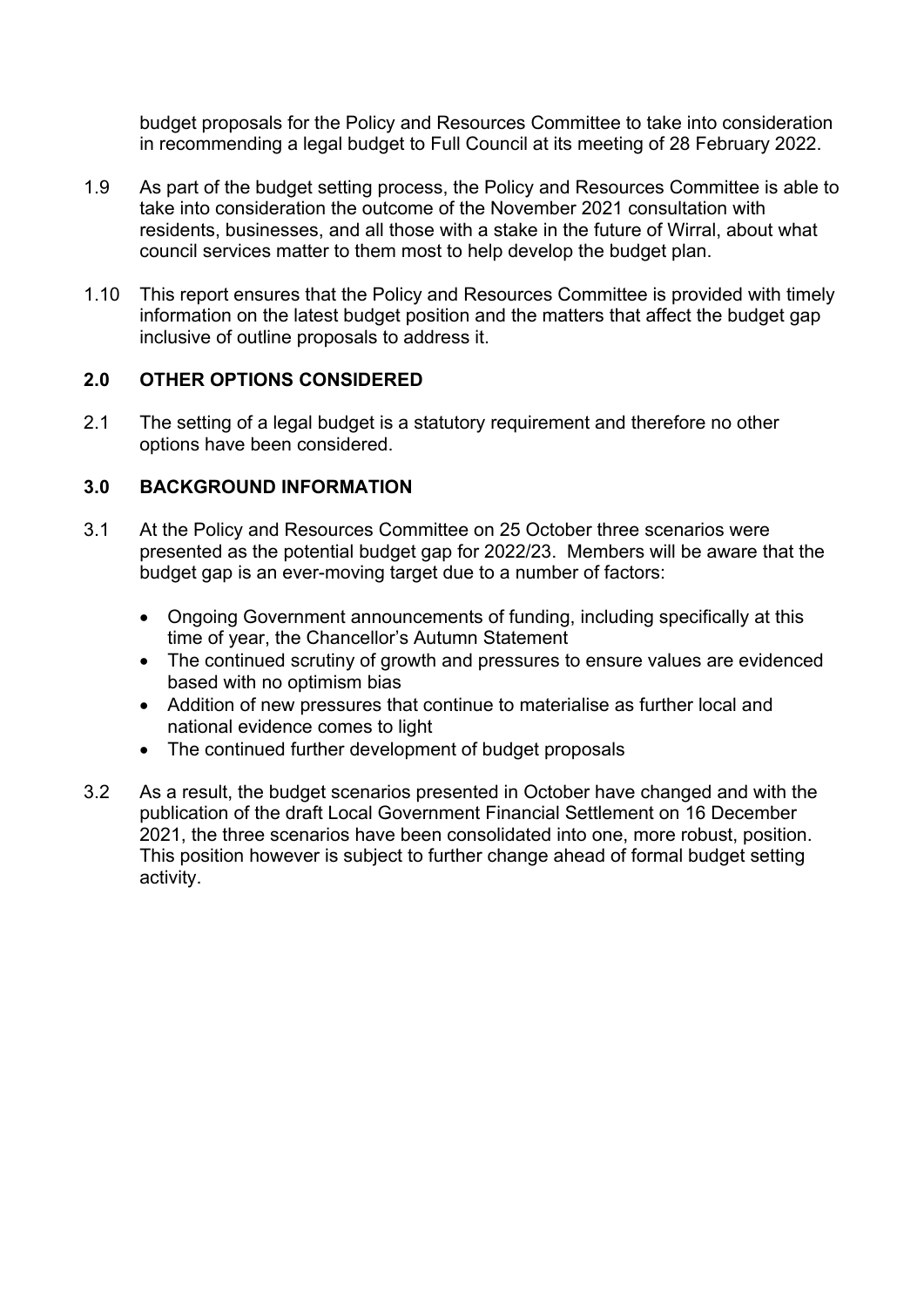# **2022/23 Budget Position**

3.3 The 2022/23 budget position is currently as follows:

|                                        | <b>Budget</b><br><b>Position</b><br><b>Reported in</b><br><b>MTFS 1 Dec</b><br>21 | <b>Revised</b><br><b>Budget</b><br><b>Position</b> | Change   |
|----------------------------------------|-----------------------------------------------------------------------------------|----------------------------------------------------|----------|
|                                        | £m                                                                                | £m                                                 | £m       |
| <b>Total Funding</b>                   | $-317.94$                                                                         | $-330.57$                                          | $-12.63$ |
| Initial Budget Requirement for 2022-23 | 329.40                                                                            | 329.40                                             | 0.00     |
| Total one off savings from 2021-22     | 7.51                                                                              | 7.51                                               | 0.00     |
| Total one off pressures from 2021-22   | $-14.06$                                                                          | $-14.06$                                           | 0.00     |
| Total known pressures                  | 31.64                                                                             | 27.45                                              | $-4.19$  |
| <b>Initial Budget Gap</b>              | 36.55                                                                             | 19.73                                              | $-16.81$ |
| Total savings options                  | $-11.34$                                                                          | $-20.31$                                           | $-8.97$  |
| <b>Revised Budget Gap</b>              | 25.21                                                                             | $-0.58$                                            | $-25.79$ |

- 3.4 A more detailed analysis of this table can be found in Appendix 1.
- 3.5 In October 2021, the Chancellor of the Exchequer announced information regarding the Spending Review in his Autumn Statement. The details of this have been provided in the Local Government Funding Settlement, received on 16 December 2021 and a summary briefing note is included in Appendix 2. It should be noted that the settlement is provisional at this stage and is open to consultation until the 13th January 2022. Following the closure of the consultation period the settlement is subject to Parliamentary approval, and as such the financial position outlined above is subject to change.
- 3.6 At the Policy and Resources Committee on 1 December, agreement was given to identify further budget proposals via a process of providing Directorate budget envelopes, after the original budget process, agreed in March 2021, failed to generate the level of savings required.
- 3.7 In November 2021, the Department of Levelling Up, Housing and Communities (DLUHC) published the two external assurance reports indicating areas the Council should give specific focus to. In response to the recommendations made in the assurance reports a peer-based improvement panel will convene in January when the information provided as part of the 2022/23 budget setting process will be reviewed.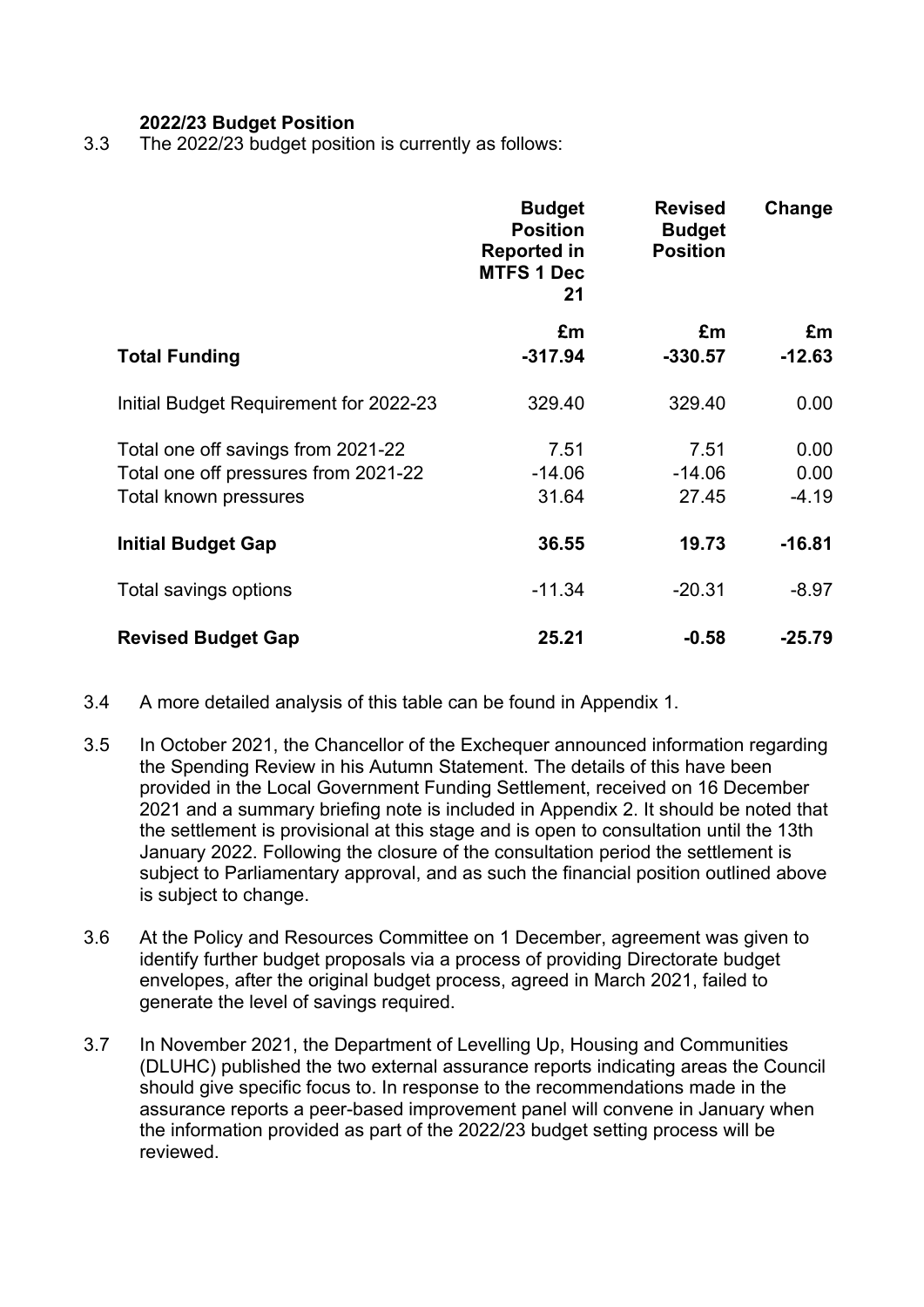3.8 The current set of budget proposals for the 2022/23 budget are included in Appendix 3.

# **4.0 FINANCIAL IMPLICATIONS**

- 4.1 This report is part of a programme of activity to ensure that a fully balanced, legal budget can be recommended by the Policy and Resources Committee to Full Council at its meeting of 28 February 2022.
- 4.2 The programme to develop a robust budget position, which this paper forms part of, will support the Council in ensuring that CIPFA's Financial Management Code (FM Code) is complied with, in particular in relation to Section 4 of the FM Code – The Annual Budget.
- 4.3 The FM Code requires the Council to demonstrate that the processes they have in place satisfy the principles of good financial management, based on the following six principles:
	- Organisational Leadership demonstrating a clear strategic direction based on a vision in which financial management is embedded into organisation culture.
	- Accountability based on Medium-Term Financial Planning, that derives the annual budget process supported by effective risk management, quality supporting data and whole life costs.
	- Financial management undertaken with transparency at its core using consistent, meaningful and understandable data, reported frequently with evidence of periodic officer actions and elected member decision making.
	- Professional standards Adherence to professional standards is promoted by the leadership team and is evidenced.
	- Assurance sources of assurance are recognised as an effective tool mainstreamed into financial management, including political scrutiny and the results of external audit, internal audit and inspection.
	- Sustainability The long-term sustainability of local services is at the heart of all financial management processes and is evidenced by prudent use of public resources.
- 4.4 Delivering financial sustainability is vitally important for the Council. The Capitalisation directive requirements reinforce the need to develop a revised approach to sustainable service delivery resource planning. This is reflective of comments made by Grant Thornton, the Council's external auditor, who noted as part of their value for money review during the audit of the 2019/20 accounts, "We note that the capitalisation directive will only provide support to the Council for 2020/21 and 2021/22. As such, the Council needs to ensure that it delivers against its revised MTFS. It will need to put in place clear plans to reduce its future recurring service expenditure and move to a balanced revenue position that does not rely on reserves".

# **5.0 LEGAL IMPLICATIONS**

5.1 The Council must set the budget in accordance with the provisions of the Local Government Finance Act 1992 and approval of a balanced budget each year is a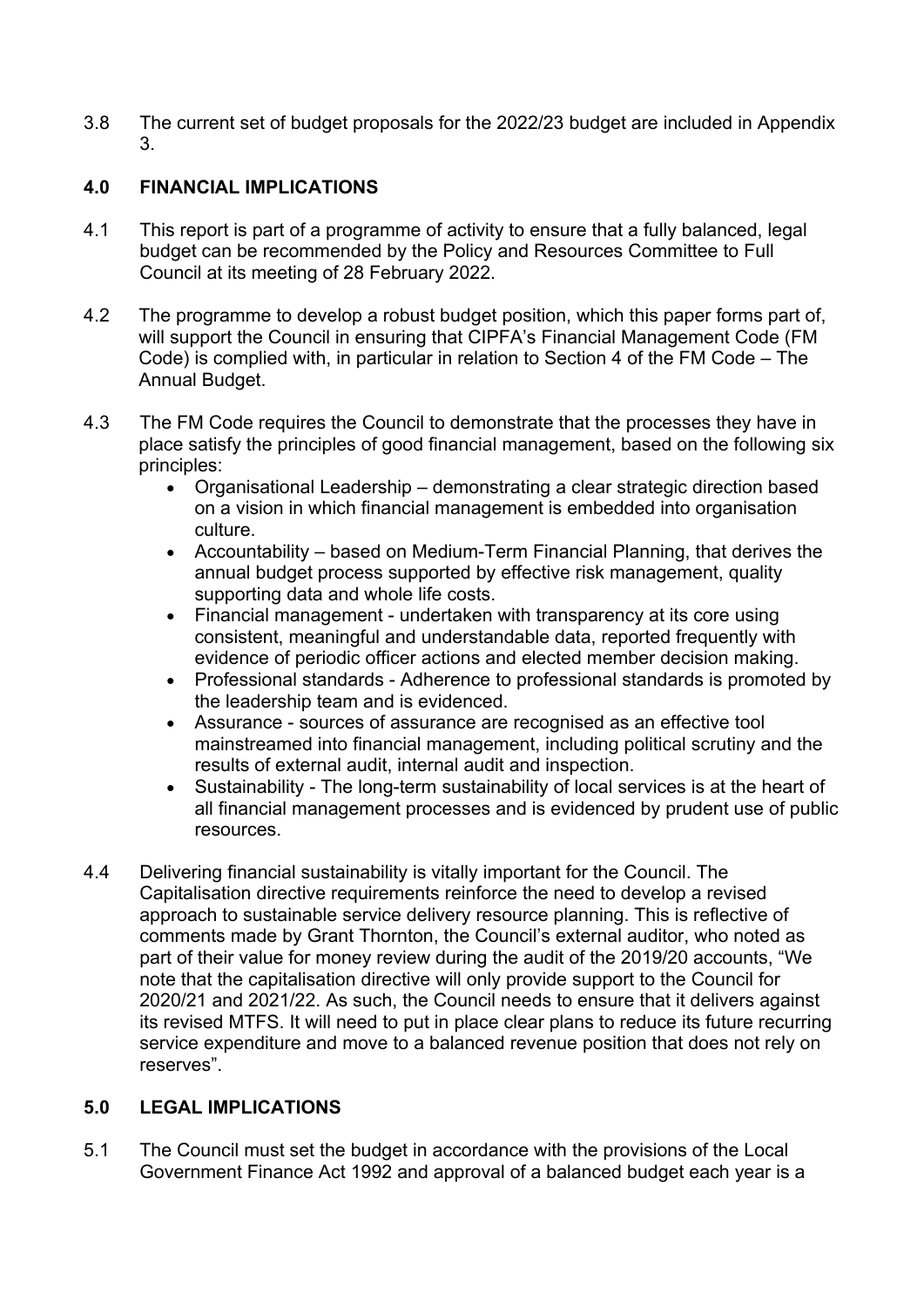statutory responsibility of the Council and, therefore, of this Committee in preparing that budget.

- 5.2 The provisions of section 25, Local Government Act 2003 require that, when the Council is making the calculation of its budget requirement, it must have regard to the report of the chief finance (s.151) officer as to the robustness of the estimates made for the purposes of the calculations and the adequacy of the proposed financial reserves. In doing so, Members must satisfy themselves that sufficient mechanisms are in place to ensure both that savings are delivered and that new expenditure is contained within the available resources. Accordingly, proposals put forward as part of the budget process will have identified the realistic measures and mechanisms to produce the desired outcomes.
- 5.3 Consultation has taken place in respect of the priorities and views of the public in formulating the draft budget, as set out in this report.
- 5.4 Once the Committee has agreed a draft budget, which is the purpose of this report, there is then a requirement under section 65 of the Local Government Finance Act 1992 to conduct specific consultation with persons or bodies appearing to it to be representative of non-domestic ratepayers about the authority's proposals for expenditure (including capital expenditure) in the forthcoming financial year. The information required to be shared as part of the consultation is set out in the Non-Domestic Ratepayers (Consultation) Regulations 1992. This includes the authority's current estimates of the total of its revenue expenditure and the total of its expenditure for capital purposes for the forthcoming financial year (the draft budget).
- 5.5 It must be borne in mind that this is consultation on the budget proposals, not on the decision to take whatever decision is implied by the adoption of that budget.
- 5.6 The report sets out the relevant considerations for Members to consider during their deliberations and Members are reminded of the need to ignore irrelevant considerations. Members have a duty to seek to ensure that the Council acts lawfully and, where a service is provided pursuant to a statutory duty, it would not be lawful to fail to discharge it properly or abandon it, and where there is discretion as to how it is to be discharged, that discretion should be exercised reasonably. Members must not come to a decision which no reasonable authority could come to; balancing the nature, quality and level of services which they consider should be provided, against the costs of providing such services.
- 5.7 There is a particular requirement to take into consideration the Council's fiduciary duty and the public sector equality duty in coming to a decision.
- 5.8 Members are also individually reminded that Section 106 of the Local Government Finance Act 1992 applies to the Council meeting on the budget and therefore arguably to the formulation of the Budget. Members who are two months or more in arrears with their Council Tax must declare this to the meeting and must not vote on budget recommendations, as to do otherwise can be a criminal offence.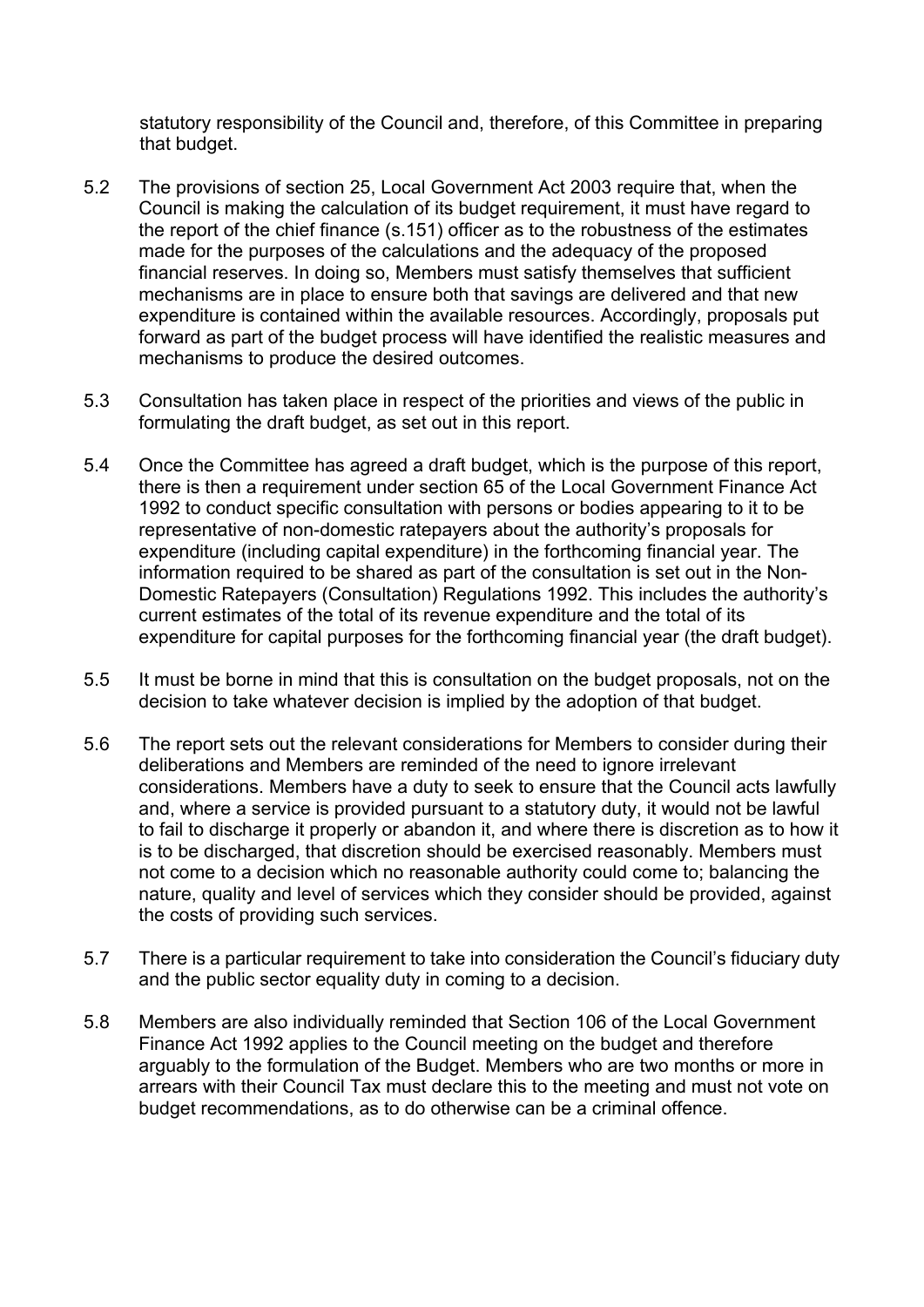# **6.0 RESOURCE IMPLICATIONS: STAFFING, ICT AND ASSETS**

6.1 The implications for staffing, ICT and Assets will be included within the individual savings proposals currently being developed by Directors and will be addressed when these are brought forward for approval.

# **7.0 RELEVANT RISKS**

- 7.1 The Council's ability to maintain a balanced budget is dependent on a proactive approach due to estimated figures being provided in the calculation for the budget, albeit the best estimates available at the time, plus any amount of internal and external factors that could impact on the budget position in year. Examples of which are new legislation, increased demand, loss of income, increased funding, decreased funding, inability to recruit to posts, ongoing impact of the pandemic, etc.
- 7.2 A robust monitoring and management process for the budget is in place. If at any time during the year an adverse position is forecast, remedial action must be agreed and implemented immediately to ensure the budget can be brought back to balanced position.
- 7.3 Failure to achieve a balanced budget would lead to the Section 151 Officer issuing a Section 114 notice and potential ministerial invention under Section 15 of the Local Government Act 1999.
- 7.4 Funding and demand assumptions in particular can change as more information becomes available. As such, the Medium-Term Finance Plan (MTFP) is regularly reviewed and updated as part of routine financial management.
- 7.5 Under the system of retained Business Rates, Authorities benefit from a share of any increased revenues but are liable for at least a share of any falls in income (subject to safety net triggers) and any non-collection. This includes reductions arising from appeals relating to past years which partially fall on the Authority. These risks are mitigated through a combination of the operation of the Collection Fund, General Fund Balances and a Business Rates Equalisation Reserve.
- 7.6 A balanced MTFP is fundamental in demonstrating robust and secure financial management. Delivering a balanced position requires continual review and revision of plans to allow alternative financial proposals to be developed and embedded in plans as situations change. A delay in agreeing these may put the timetable for setting the 2022/23 budget at risk and may result in a balanced budget not being identified in time for the deadline of 11 March 2022.
- 7.7 Assumptions have been made in the current budget outlook for income and funding from business rates and council tax and social care grants as the main sources of funding. If there is an adverse change to these assumptions as a result of the final funding settlement, additional savings proposals or reduced expenditure would need to be identified as soon as possible to ensure a balanced five-year MTFP.
- 7.8 Sections 25 to 29 of the Local Government Act 2003 impose duties on the Council in relation to how it sets and monitors its budget. These provisions require the Council to make prudent allowance for the risk and uncertainties in its budget and regularly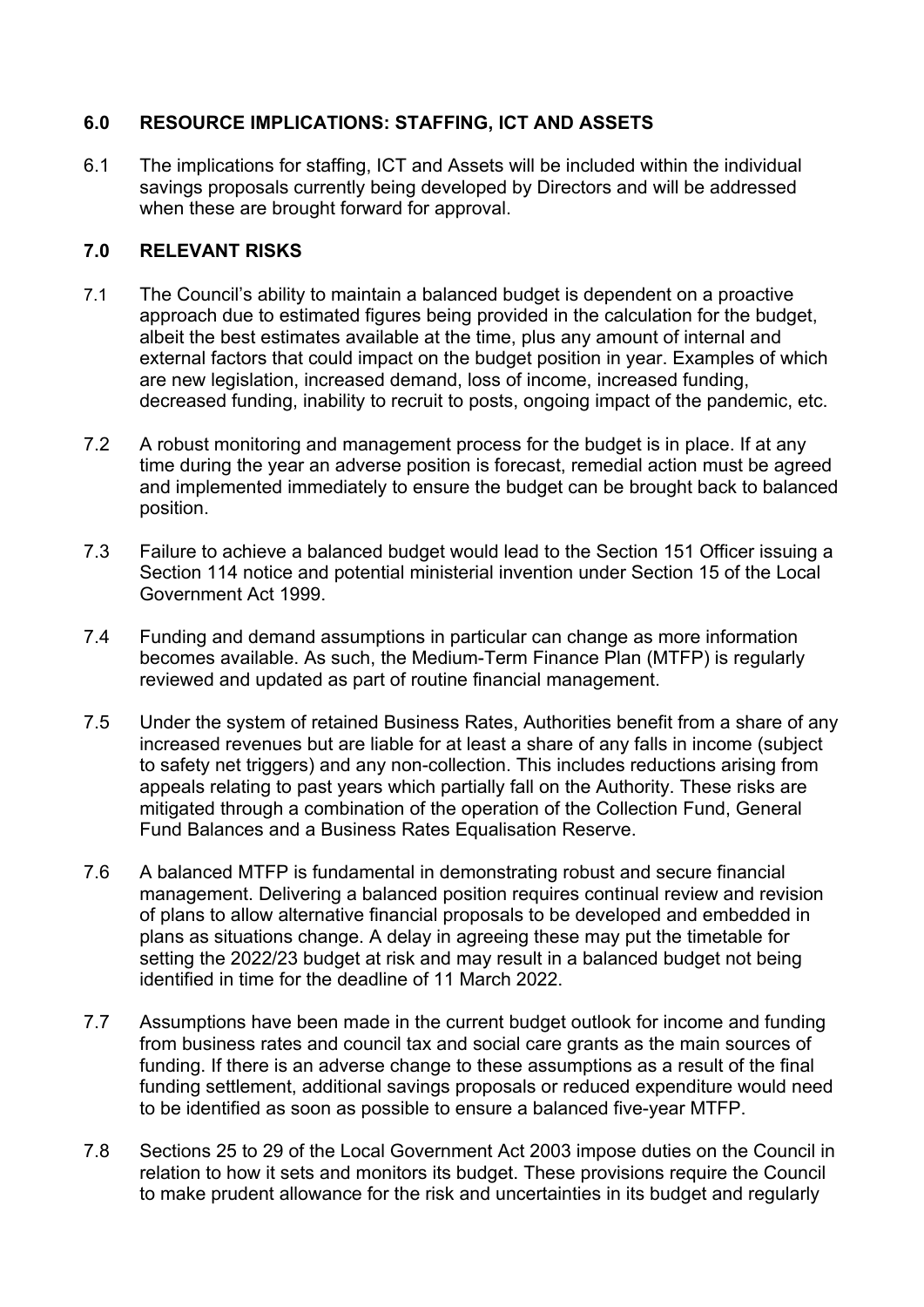monitor its finances during the year. The legislation leaves discretion to the Council about the allowances to be made and action to be taken.

# **8.0 ENGAGEMENT/ CONSULTATION**

- 8.1 Initial consultation has taken place to ask for the views of residents, businesses, and all those with a stake in the future of Wirral, about what council services and priorities matter to them most to help develop the 2022-23 budget. This process ran from 2 to 28 November 2021. The full report of the outcome to the consultation is included within Appendix 4.
- 8.2 Statutory budget consultation will commence subject to agreement by the Committee. This will take place in January 2022 and feedback will be taken into consideration by the Policy and Resources Committee when recommending a budget to Full Council at its meeting of 28 February 2022.
- 8.3 All Policy and Services Committees will have an opportunity to debate the draft 2022/23 budget publicly at the January 2022 Committees and feedback will be taken into consideration by the Policy and Resources Committee when recommending a budget to Full Council at its meeting of 28 February 2022.
- 8.4 The Council has engaged regularly with trade unions about the Council's financial position and response to the external assurance reports. This will continue throughout the budget setting process.
- 8.5 For budget proposals that may result in reductions to the workforce, the Council will consult with trade unions and relevant staff groups as required and in accordance with section 188(1A) of the Trade Union and Labour Relations Act [\(TULRCA\)](http://www.legislation.gov.uk/ukpga/1992/52/section/188) 1992).
- 8.6 The Council is committed to mitigating the impact on staff as far as possible and will take all steps possible to avoid any compulsory redundancies in accordance with policies and procedures.

## **9.0 EQUALITY IMPLICATIONS**

- 9.1 Wirral Council has a legal requirement to make sure its policies, and the way it carries out its work, do not discriminate against anyone. An Equality Impact Assessment is a tool to help council services identify steps they can take to ensure equality for anyone who might be affected by a particular policy, decision or activity.
- 9.2 The equality implications will be included within the individual savings proposals currently being developed and will be addressed when these are brought forward for approval. Equality implications will be part of the decision-making process.

# **10.0 ENVIRONMENT AND CLIMATE IMPLICATIONS**

10.1 The environment and climate implications will be considered within the individual savings proposals currently being developed and will be addressed when these are brought forward for approval.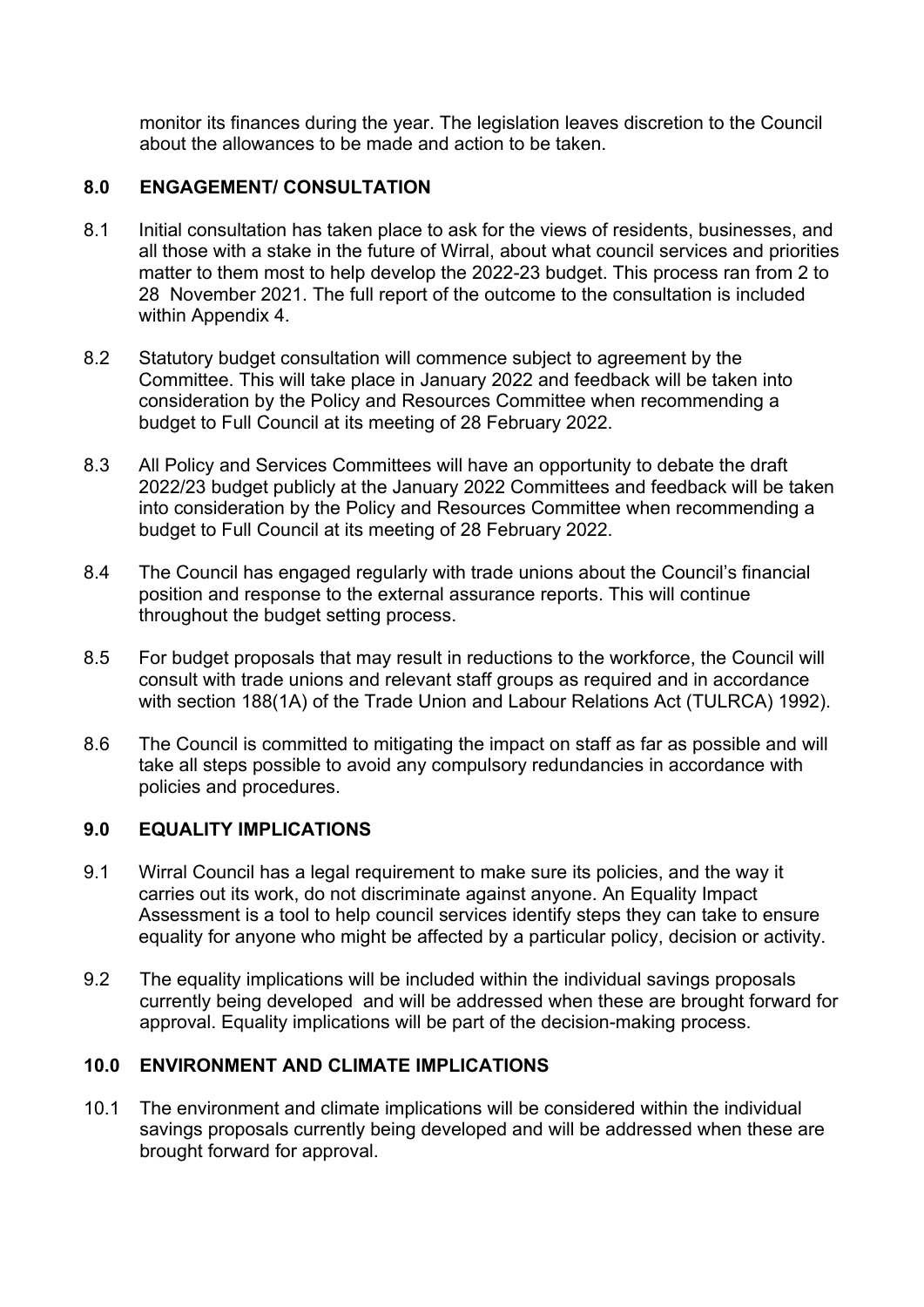# **11.0 COMMUNITY WEALTH IMPLICATIONS**

11.1 The community wealth implications will be considered within the individual savings proposals currently being developed. The budget proposals under consideration will take account of related matters across headings such as the following:

> Progressive Procurement and Social Value How we commission and procure goods and services. Encouraging contractors to deliver more benefits for the local area, such as good jobs, apprenticeship, training & skills opportunities, real living wage, minimising their environmental impact, and greater wellbeing.

> • More local & community ownership of the economy Supporting more cooperatives and community businesses. Enabling greater opportunities for local businesses. Building on the experience of partnership working with voluntary, community and faith groups during the pandemic to further develop this sector.

 Decent and Fair Employment Paying all employees a fair and reasonable wage.

• Making wealth work for local places

| REPORT AUTHOR: | <b>Shaer Halewood</b><br>(Shaer Halewood, Director of Resources (S151 Officer))<br>telephone: Tel: 0151 691 8688<br>email: shaerhalewood@wirral.gov.uk |
|----------------|--------------------------------------------------------------------------------------------------------------------------------------------------------|
|                |                                                                                                                                                        |

## **APPENDICES**

- Appendix 1 Detailed Draft 2022-23 Budget Position
- Appendix 2: Briefing Note: Local Government Finance Settlement 2022/23
- Appendix 3: 2022/23 Budget Setting Proposals Pack

Appendix 4: Full Budget Consultation report

#### **BACKGROUND PAPERS**

Pressure and Growth Business Cases Savings and Income Business Cases DLUHC External Assurance Reports CIPFA's Financial Management Code

#### **SUBJECT HISTORY (last 3 years)**

| <b>Council Meeting</b>                | <b>Date</b>            |
|---------------------------------------|------------------------|
| <b>Policy and Resources Committee</b> | <b>17 March 2021</b>   |
| <b>Policy and Resources Committee</b> | <b>25 October 2021</b> |
| <b>Policy and Resources Committee</b> | 30 November 2021       |
| <b>Policy and Resources Committee</b> | 01 December 2021       |
|                                       |                        |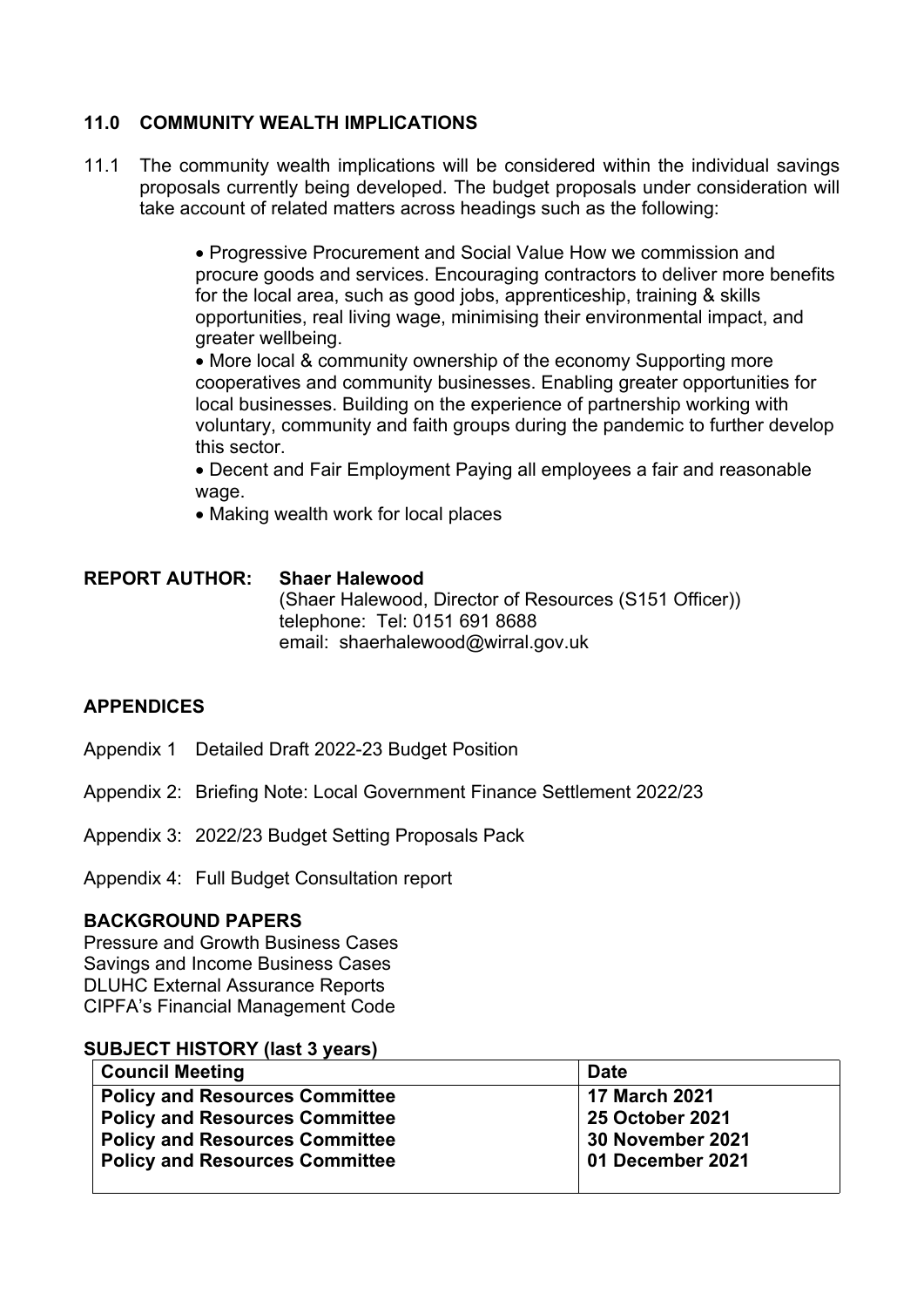# **APPENDIX 1: Detailed Draft 2022-23 Budget Position**

|                                                  | <b>Budget</b><br><b>Position</b><br><b>Reported in</b><br>MTFS 1 Dec 21 | <b>Revised</b><br><b>Budget</b><br><b>Position</b> | Change   |  |
|--------------------------------------------------|-------------------------------------------------------------------------|----------------------------------------------------|----------|--|
|                                                  | £m                                                                      | £m                                                 | £m       |  |
| <b>FUNDING</b>                                   |                                                                         |                                                    |          |  |
| <b>Business Rates</b>                            |                                                                         |                                                    |          |  |
| <b>Business Rates base</b>                       | $-72.30$                                                                | $-72.30$                                           | 0.00     |  |
| Inflation                                        | $-1.16$                                                                 | $-1.16$                                            | 0.00     |  |
| Properties                                       | $-0.14$                                                                 | $-0.14$                                            | 0.00     |  |
| Section 31 Grant                                 | $-11.67$                                                                | $-11.67$                                           | 0.00     |  |
| Top up Grant                                     | $-34.30$                                                                | $-35.05$                                           | $-0.75$  |  |
| <b>BCF</b>                                       | $-18.80$                                                                | $-19.24$                                           | $-0.44$  |  |
| <b>Council Tax</b>                               |                                                                         |                                                    |          |  |
| <b>Council Tax Base</b>                          | $-156.70$                                                               | $-156.70$                                          | 0.00     |  |
| <b>Additional Properties</b>                     | $-0.57$                                                                 | $-0.57$                                            | 0.00     |  |
| Inflation                                        | $-3.15$                                                                 | $-3.15$                                            | 0.00     |  |
| <b>Adult Social Care Precept</b>                 | $-1.58$                                                                 | $-1.58$                                            | 0.00     |  |
| <b>Other</b>                                     |                                                                         |                                                    |          |  |
| Collection Fund (surplus) / deficit              | 4.04                                                                    | 4.04                                               | 0.00     |  |
| <b>Local Council Tax Support Grant</b>           | $-2.56$                                                                 | $-2.56$                                            | 0.00     |  |
| NI reimbursement Grant                           | $-1.44$                                                                 | 0.00                                               | 1.44     |  |
| <b>New Homes Bonus</b>                           | $-0.07$                                                                 | $-0.44$                                            | $-0.37$  |  |
| <b>Social Care Grant</b>                         | $-14.60$                                                                | $-19.77$                                           | $-5.17$  |  |
| Lower Tier Funding                               | 0.00                                                                    | $-0.51$                                            | $-0.51$  |  |
| <b>Capital Receipts</b>                          | $-2.93$                                                                 | $-2.93$                                            | 0.00     |  |
| <b>Capitalisation Directive</b>                  | 0.00                                                                    | 0.00                                               | 0.00     |  |
| 2022/23 Services Grant                           | 0.00                                                                    | $-5.62$                                            | $-5.62$  |  |
| Market Sustainability and Fair Cost of Care Fund | 0.00                                                                    | $-1.22$                                            | $-1.22$  |  |
| <b>TOTAL FUNDING</b>                             | $-317.94$                                                               | $-330.57$                                          | $-12.63$ |  |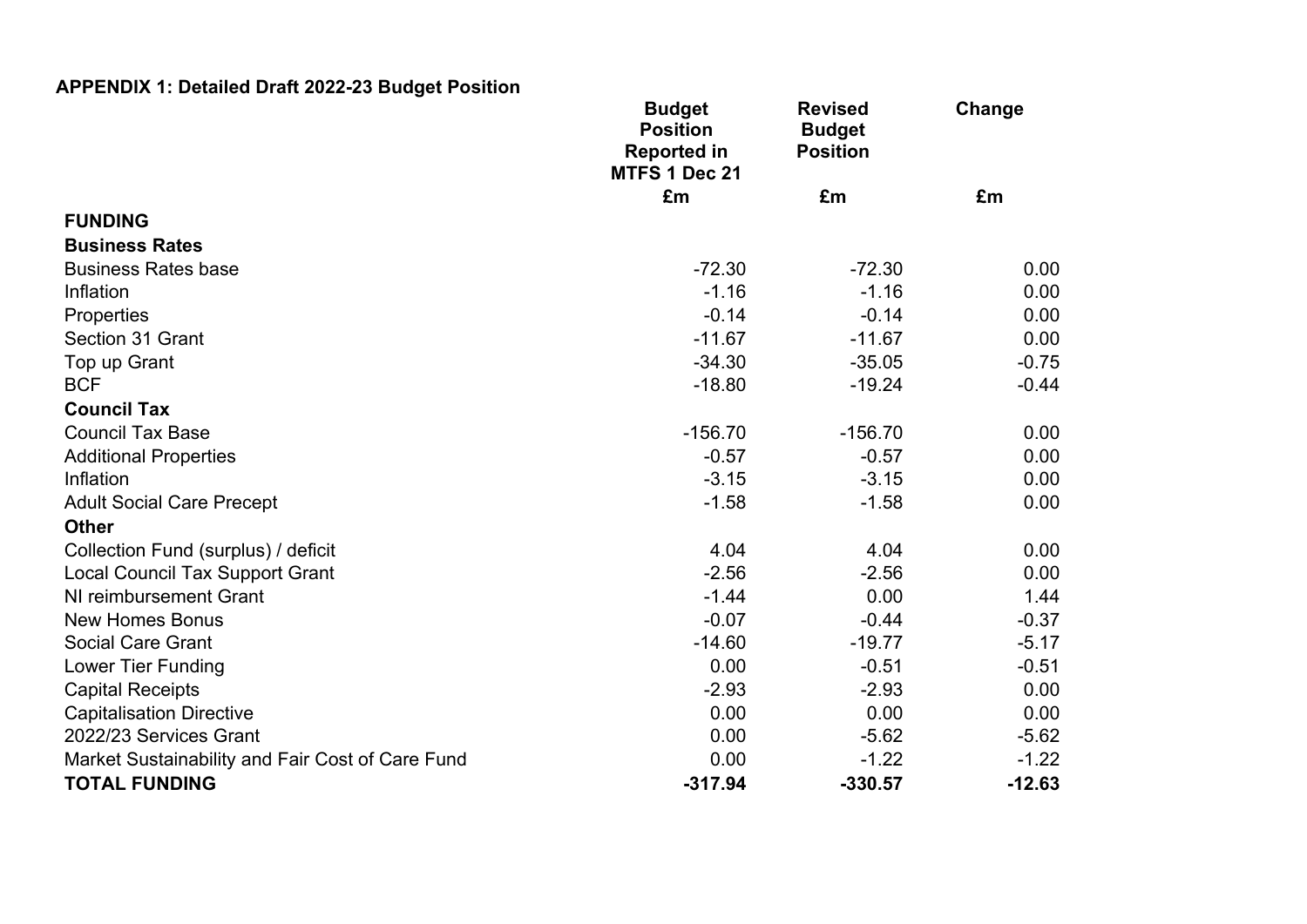|                                               | <b>Budget</b><br><b>Position</b><br><b>Reported in</b><br>MTFS 1 Dec 21 | <b>Revised</b><br><b>Budget</b><br><b>Position</b> | Change   |
|-----------------------------------------------|-------------------------------------------------------------------------|----------------------------------------------------|----------|
|                                               | £m                                                                      | £m                                                 | £m       |
| <b>EXPENDITURE</b>                            |                                                                         |                                                    |          |
| <b>INITIAL BUDGET REQUIREMENT FOR 2022/23</b> | 329.40                                                                  | 329.40                                             | 0.00     |
| Removal of one-off items from 21/22:          |                                                                         |                                                    |          |
| Total one off savings from 21/22              | 7.51                                                                    | 7.51                                               | 0.00     |
| Total one off pressures from 21/22            | $-14.06$                                                                | $-14.06$                                           | 0.00     |
| <b>REVISED BUDGET GAP</b>                     | 4.91                                                                    | $-7.72$                                            | $-12.63$ |
| <b>ADD KNOWN PRESSURES/ GROWTH</b>            | 31.64                                                                   | 27.45                                              | $-4.19$  |
| <b>REVISED BUDGET GAP</b>                     | 36.55                                                                   | 19.73                                              | $-16.81$ |
| <b>DEDUCT PROPOSED SAVINGS</b>                |                                                                         |                                                    |          |
| <b>Adult Care &amp; Health</b>                | $-4.00$                                                                 | $-3.89$                                            | 0.11     |
| Children, Young People & Education            | $-1.89$                                                                 | $-3.15$                                            | $-1.27$  |
| Neighbourhoods                                | $-0.77$                                                                 | $-6.28$                                            | $-5.51$  |
| <b>Regeneration &amp; Place</b>               | $-0.08$                                                                 | $-1.93$                                            | $-1.85$  |
| <b>Resources</b>                              | $-1.10$                                                                 | $-4.23$                                            | $-3.13$  |
| Law & Governance                              | $-0.20$                                                                 | $-0.73$                                            | $-0.53$  |
| Corporate                                     | $-3.31$                                                                 | $-0.11$                                            | 3.20     |
| <b>Total Proposed Savings</b>                 | $-11.34$                                                                | $-20.31$                                           | $-8.97$  |
| <b>REVISED BUDGET GAP</b>                     | 25.21                                                                   | $-0.58$                                            | $-25.79$ |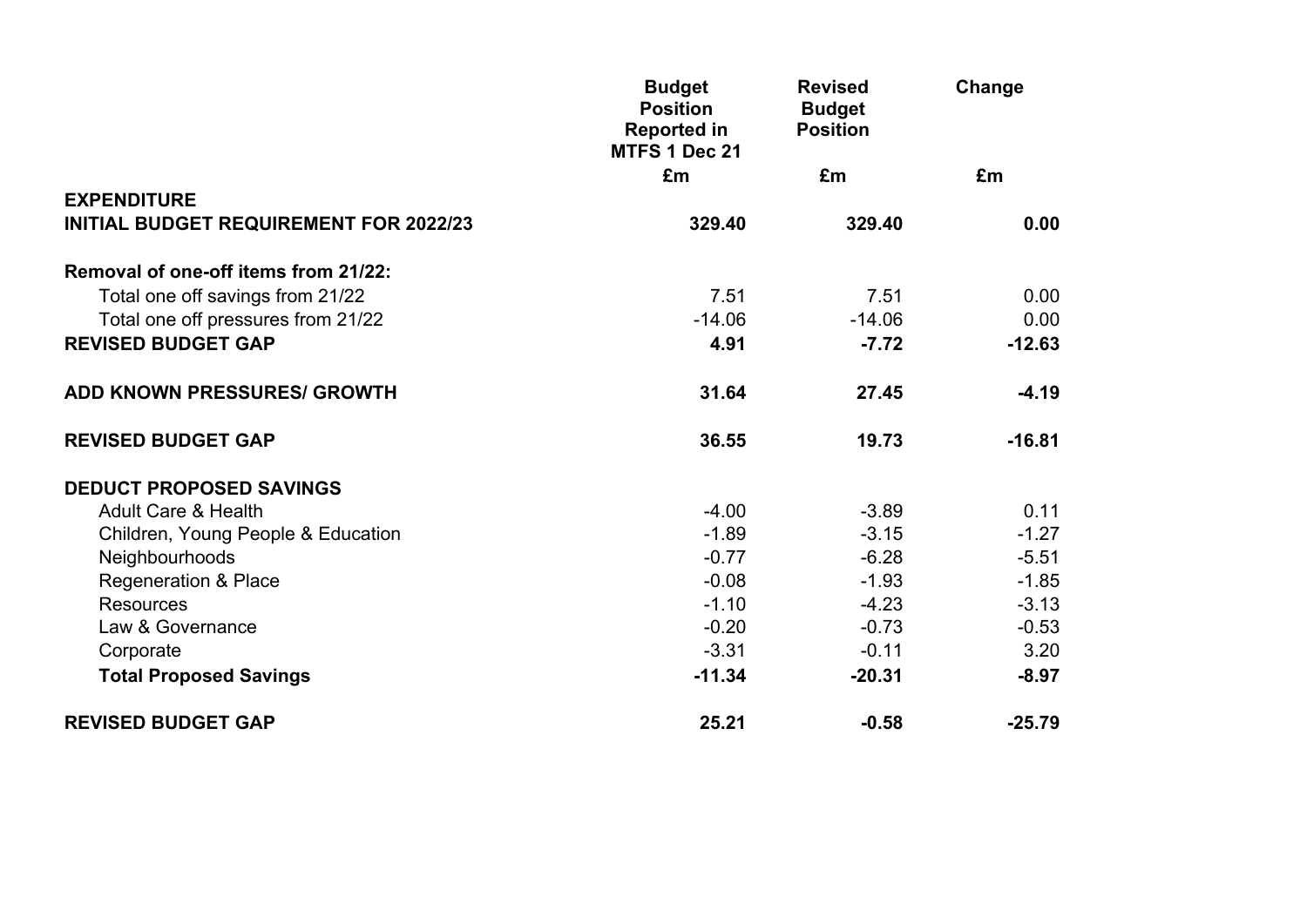# **APPENDIX 2: Briefing Note: Local Government Finance Settlement 2022/23**

## **1.0 EXECUTIVE SUMMARY**

1.1 This briefing note outlines the government's announcement and subsequent publications on 16<sup>th</sup> December 2021 concerning the Local Government Finance Settlement 2022/23 and gives an analysis on the impact on Wirral Council's Medium-Term Financial Plan (MTFP), although as noted below all data is provisional at this stage.

# **2.0 BACKGROUND**

2.1 On 27<sup>th</sup> October 2021 the government announced The Spending Review, which set out the Government's spending plans for each government department for the next three financial years, including local government and its agenda on "levelling up".

Following this, on 16<sup>th</sup> December 2021 the Local Government Finance Settlement 2022/23 was announced, with impacts on Core Spending Power for 2022/23, Social Care Grant allocations as well as other grant details. The settlement was for a single year only, to give the government time to work with the sector and assess how it will share out resources fairly in future years.

At the same time, a consultation related to the settlement proposals was launched, which runs for 4 weeks and concludes on 13<sup>th</sup> January 2023.

#### **3.0 LOCAL GOVERNMENT HEADLINES**

#### 3.1 **Core Spending Power**

Core Spending Power is a measure of the resources available to local authorities to fund service delivery. It sets out the money that has been made available to local authorities (assuming full Council Tax increase) through the Local Government Finance Settlement.

The headline announcement was that an additional £3.5 billion of funding would be "made available" to councils, representing a 4% real terms increase. This includes an additional £1.5 billion of the £1.6 billion announced grant funding and the first of the promised support from Department of Health to support Market Sustainability and Fair Cost of Care.

It was again undertaken that no Council would suffer a cash terms cut in core spending power. The main sources of the funding are: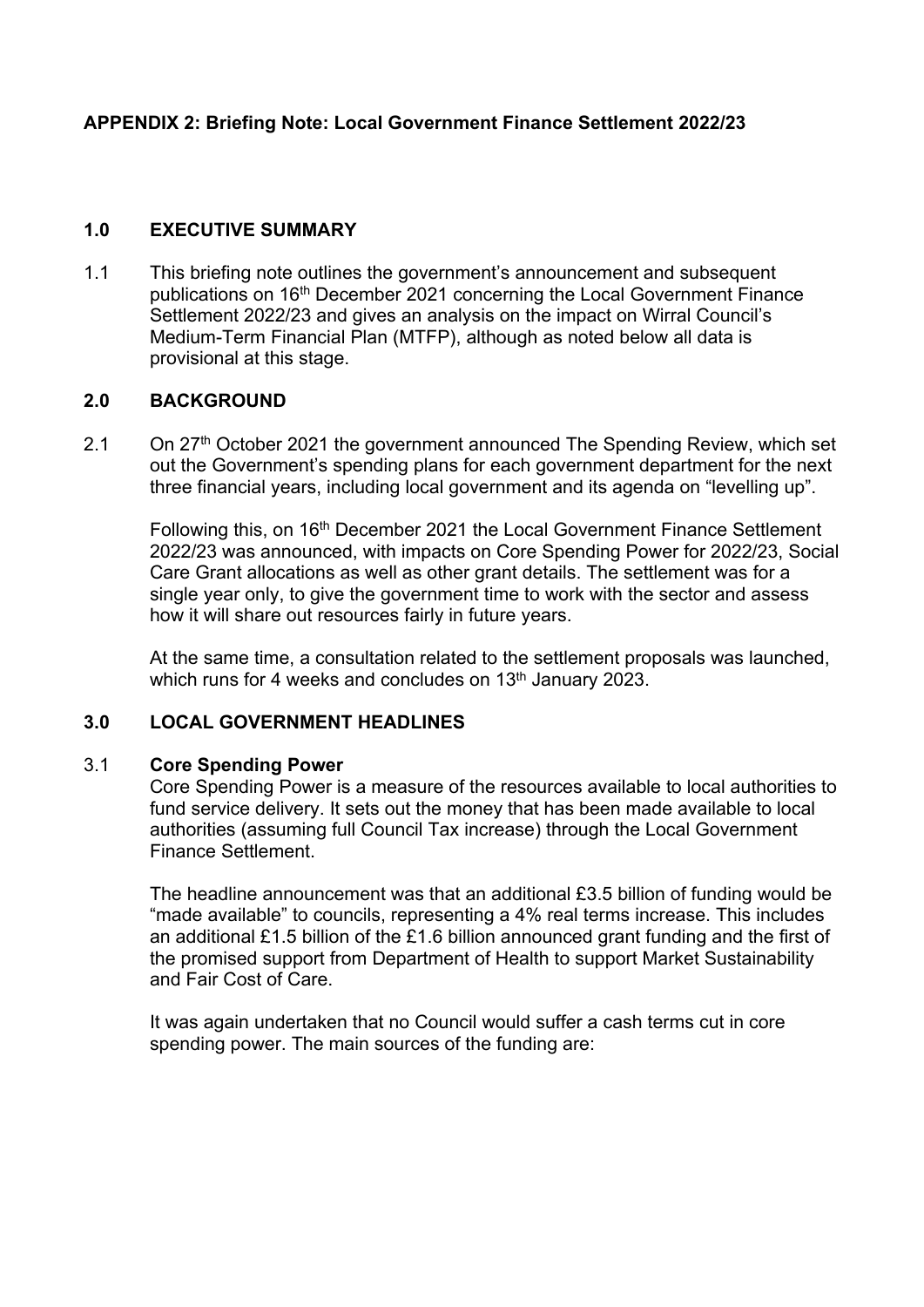|                                                                  |           | <b>Provisional</b> | Change    | Change    |
|------------------------------------------------------------------|-----------|--------------------|-----------|-----------|
| <b>ENGLAND</b>                                                   | 2021-22   | 2022-23            | $22 - 23$ | $22 - 23$ |
|                                                                  | £ million | £ million          | £ million | $\%$      |
| <b>Settlement Funding Assessment</b>                             | 14,809.7  | 14,882.2           | 72.5      |           |
| Compensation for under-indexing<br>the business rates multiplier | 650.0     | 1,025.1            | 375.1     | 2.9       |
| <b>Council Tax Requirement</b><br>excluding parish precepts      | 30,326.9  | 31,728.5           | 1,401.6   | 4.6       |
| Improved Better Care Fund                                        | 2,077.0   | 2,139.8            | 62.8      | 3.0       |
| <b>New Homes Bonus</b>                                           | 622.3     | 554.5              | $-67.8$   | $-10.9$   |
| <b>Rural Services Delivery Grant</b>                             | 85.0      | 85.0               | 0         | 0         |
| Social Care Grant <sup>2</sup>                                   | 1,710.0   | 2,346.4            | 636.4     | 37.2      |
| 2022/23 Services Grant                                           | 0         | 822.0              | 822.0     | 0         |
| Market sustainability and Fair<br>Cost of Care                   | 0         | 162.0              | 162.0     | 0         |
| <b>Lower Tiers Services Grant</b>                                | 111.0     | 111.0              | 0         | 0         |
| <b>Core Spending Power</b>                                       | 50,391.9  | 53,856.5           | 3,464.6   | 6.9       |

## 3.2 **Council Tax**

The Council Tax proposals set out in the Spending Review 2021 in October were confirmed as part of the settlement. The proposal for core Council Tax in 2022/23 is therefore to continue a referendum cap of up to 2%.

There is also the flexibility to add up to a further 1% adult social care precept for authorities providing adult social care services. This can be enhanced by up to 3% of the permitted Social Care Precept increase from 2021-22 where not already utilised.

A £5 flexibility is proposed for district councils, a £10 flexibility is proposed for Police and Crime Commissioners and a flexibility of £5 for the 8 lowest charging fire and rescue authorities. No referendum limit is proposed for Mayoral Combined Authorities in 2022-23 and Government has deferred its decision to impose a referendum limit on Town and Parish Councils.

#### 3.3 **Improved Better Care Fund**

Improved Better Care fund grows by 3% for all upper tier councils.

## 3.4 **Social Care Grant**

Social Care Grant will increase by £636m from £1,710m to £2,364m in 2022/23. The basis for allocating the additional £636m is as follows:

- £556 million is based on existing formula i.e., distributed using the adult social care relative needs formula.
- £80 million is to equalise the different abilities of councils to raise social care precept.

## 3.5 **Lower Tier Services Grant**

Introduced in 2021/22, the Lower Tier Services Grant was assumed to be one-off funding for the current financial year only. However, it has been retained for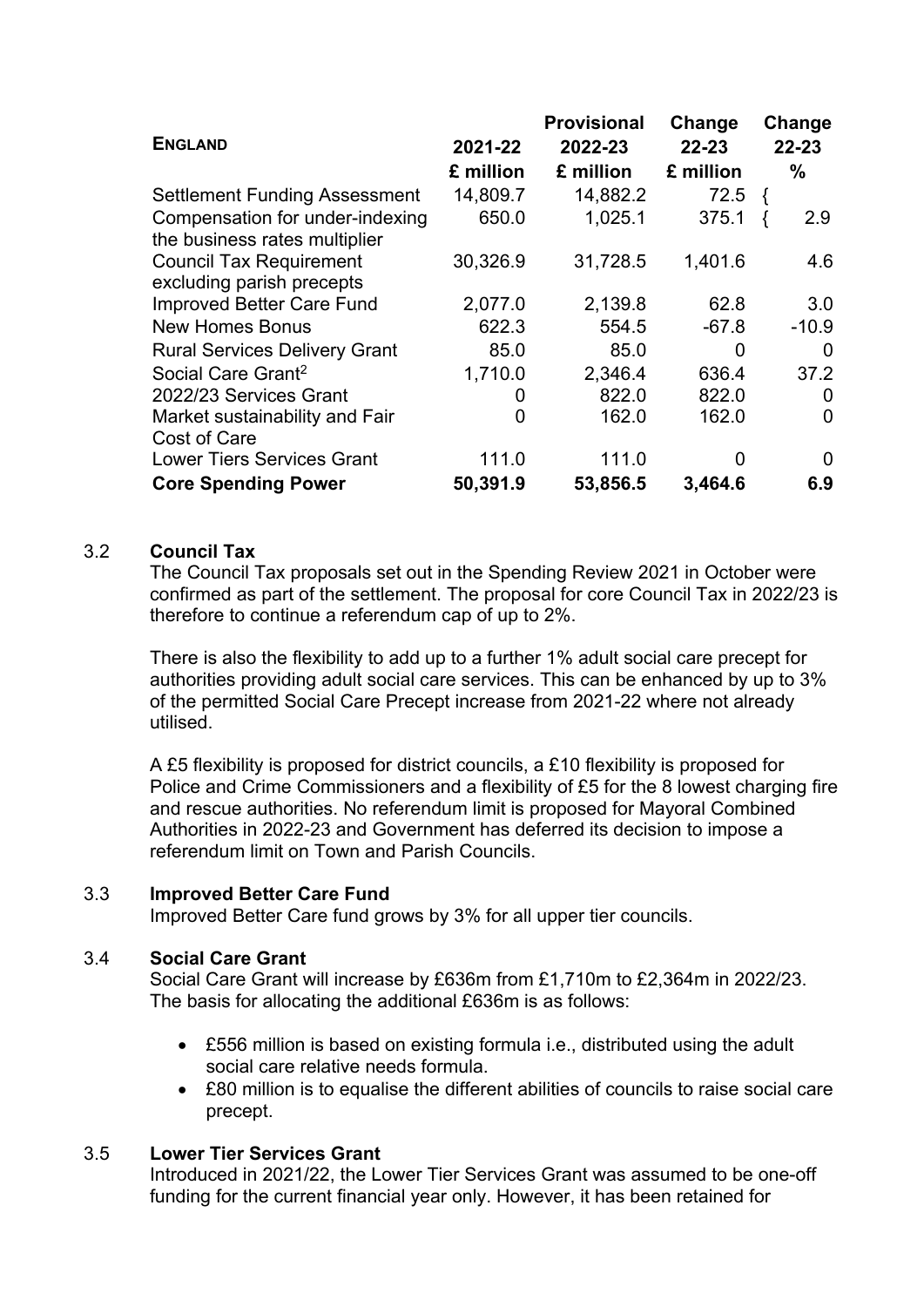2022/23 and remains unchanged in cash terms at £111m, although the distribution to Local Authorities has been recalculated.

## 3.6 **New Homes Bonus**

The government has decided to maintain the current approach to the NHB payments in 2022/23. There will be no legacy (i.e., second) payment for 2021-22 years' NHB meaning 2022-23 payment therefore consists of 2019-20 legacy and 2022-23 estimate, resulting in a 10.9% reduction in the overall grant.

#### 3.7 **2022/23 Services Grant**

A new 2022/23 Services Grant was announced giving Local Authorities £822m nationally. This grant is explicitly noted as a one-off grant and will in future likely contribute towards transition funding in the future as the government intended to take steps towards the introduction of Fair Funding in later years.

#### 3.8 **Public Health Grant**

Information on the Public Health grant is not yet available and is expected in the new year.

#### 3.8 **Market Sustainability and Fair Cost of Care Fund**

To further support the government's proposals for making specific funding available for social care services, along with Better Care Fund and Social Care Grant, the Department for Health and Social Care's Market Sustainability and Fair Cost of Care Fund is included within Core Spending Power in 2022/23.

Totalling £162m nationally, this fund is to support Local Authorities prepare their markets for reform and move towards paying providers a fair cost of care and is to be allocated using the government's existing Adult Social Care Relative Need Formula, in line with the Social Care Grant.

## **4.0 WIRRAL COUNCIL IMPACT**

#### 4.1 **Council Tax**

The confirmation of the 2% core referendum principal means an increase in Council Tax income of approximately £3.1m as reported as part of the Medium-Term Financial Strategy (MTFS) at Policy & Resources Committee on 1<sup>st</sup> December 2021.

Similarly, a 1% Council Tax precept for Adult Social Care would generate an additional £1.6m as reported within the MTFS. Both these figures are subject to confirmation of the Council Tax Base figure for 2022/23, which is due to be reported to Policy and Resources in January 2022.

## 4.2 **Social Care Grant**

Provisional allocations of the ringfenced Social Care Grant indicate that Wirral will receive £19.8m in 2022/23, which is an increase of £5.2m compared with the 2021/22 budget and the 2022/23 assumption in the MTFS reported to Policy & Resources. Based upon this allocation, the resources have been proportioned across Adults and Children's Services to limit the requirement to make additional savings in those statutory services.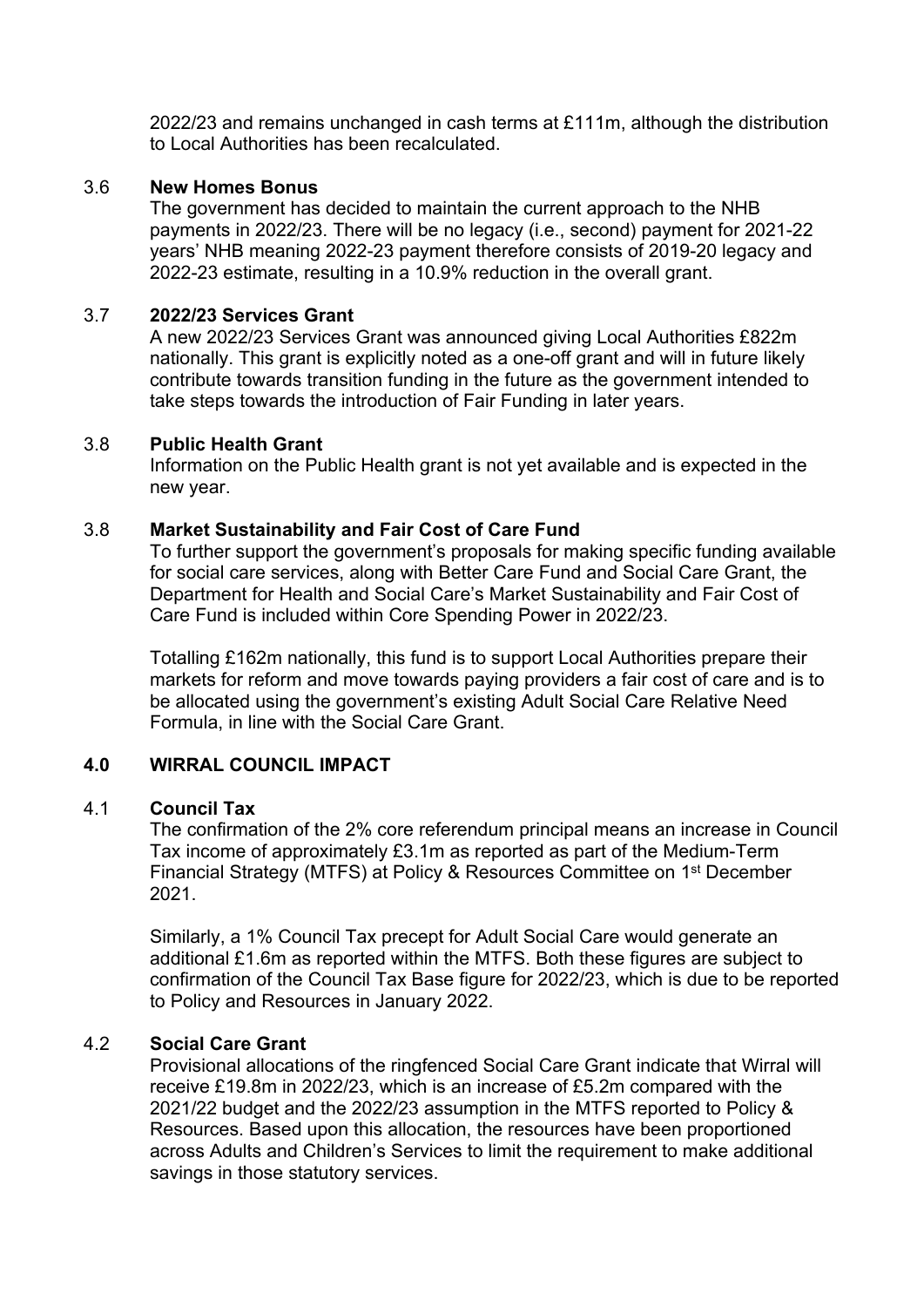## 4.3 **Lower Tier Services Grant**

It had previously been assumed that the Lower Tier Services grant was for one year only in 2021/22. However, confirmation of its continuation in 2022/23 means a £0.5m improvement compared with MTFS assumptions.

# 4.4 **New Homes Bonus**

It had previously been assumed that the New Homes Bonus grant was coming to an end with just a legacy payment of £0.074m due in 2022/23. However, the government has decided to maintain the current approach to the NHB payments in 2022/23. Provisional allocations indicate Wirral will receive £0.4m in 2022/23, an increase of £0.36m against previous assumptions.

# 4.5 **2022/23 Services Grant**

Provisional allocations indicate Wirral will receive £5.6m from this new grant, which was not included in previous assumptions as a standalone grant. However, as well as providing funding to all tiers of local government in recognition of the vital services, including social care, delivered at every level of local government, this grant includes funding for local government costs for the increase in employer National Insurance Contributions which Wirral had previously assumed would be received as a separate grant of £1.4m, meaning the provisional allocation is £4.2m better off against previous assumptions.

# 4.6 **Market Sustainability and Fair Cost of Care Fund**

Early indications are that Wirral will receive approximately £1.2m for this funding, although any detailed conditions and allocation tables are not expected until early in 2022.This has been allocated to Adult Social Services, pending additional guidance and implications.

## 4.7 **Business Rates**

The settlement confirmed that the 100% Business Rates Retention pilot that Wirral participates in alongside Liverpool City Region authorities will continue in 2022/23. Although this was already assumed in the MTFS, this is positive news as Wirral benefits by approximately £7m per year as a result of participating in the pilot.

The latest assumptions were that the Business Rates Top-up would remain unchanged from 2021/22 at £53.1m. However, the provisional settlement indicates this will increase to £54.3m, an improvement of £1.2m.

4.8 Included within this increase is a 3% BCF increase of £0.44m to support integrated working across Adults, Children's, Public Health and NHS.

# 4.9 **Dedicated Schools Grant**

Dedicated Schools Grant (DSG) allocations were also published by the Department for Education (DfE) on  $16<sup>th</sup>$  December 2021. Although this is ringfenced education funding and therefore has no impact on the MTFS, Wirral's indicative allocation for 2022/23 is £313.5m, a £10.9m (3.6%) increase from the current 2021/22 estimate.